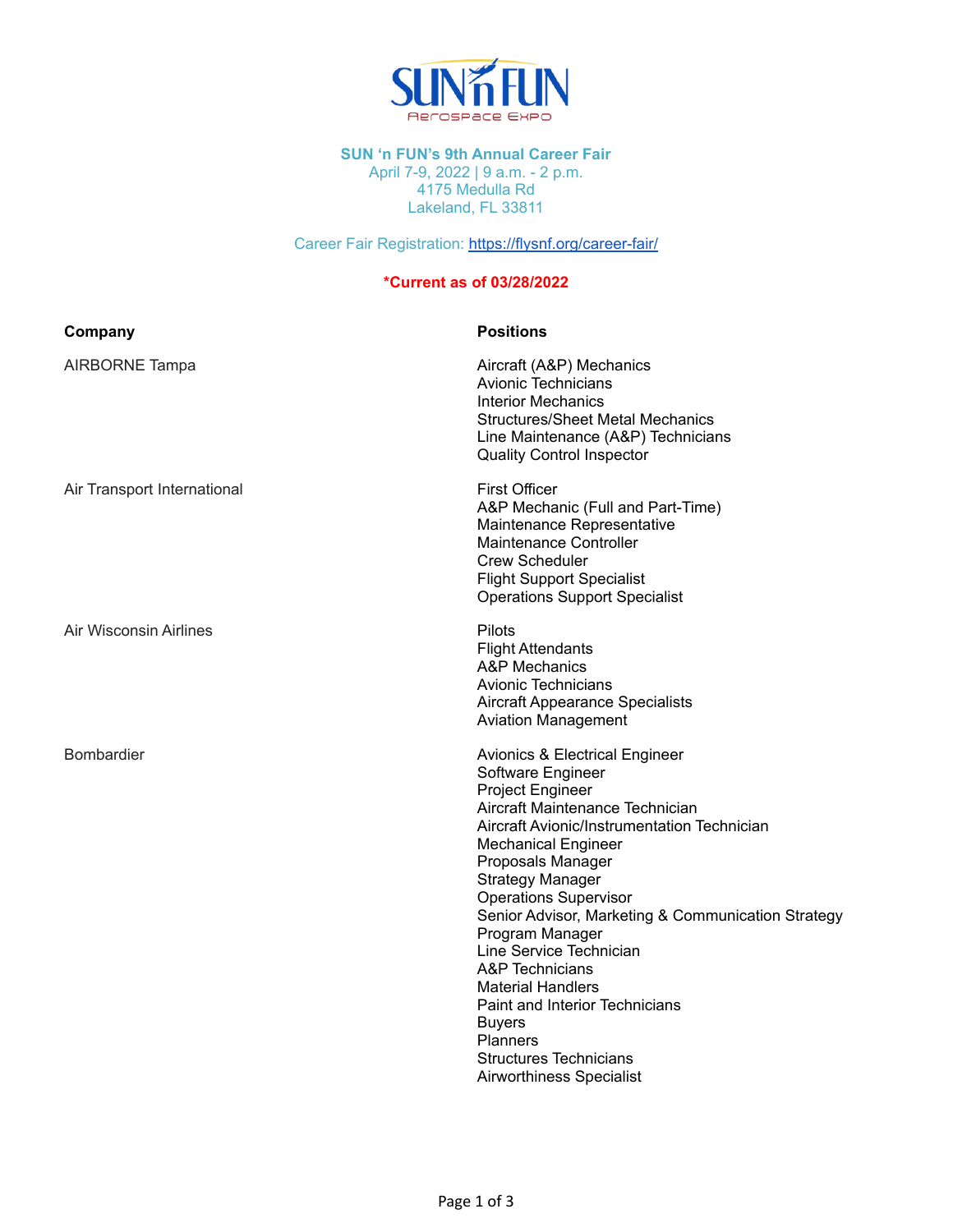| <b>Cirrus Aircraft</b>      | A&P Mechanics<br><b>Piston Instructor Pilots</b><br>Jet Instructor Pilots<br>Aerospace Engineers<br><b>Avionics Engineers</b><br><b>Electrical Engineers</b><br>Software Engineers<br><b>Aircraft Systems Engineers</b><br>DER/ODA Electrical, Avionics, Mechanical Systems                                                                                                                   |
|-----------------------------|-----------------------------------------------------------------------------------------------------------------------------------------------------------------------------------------------------------------------------------------------------------------------------------------------------------------------------------------------------------------------------------------------|
| <b>Endeavor Air</b>         | <b>First Officers</b><br>Aircraft Maintenance Technicians                                                                                                                                                                                                                                                                                                                                     |
| <b>Frontier Airlines</b>    | Pilots<br>A&P Licensed Mechanics<br>HR and Corporate Recruitment                                                                                                                                                                                                                                                                                                                              |
| <b>GoJet Airlines</b>       | Pilots                                                                                                                                                                                                                                                                                                                                                                                        |
| Legends Airways             | Flight School Dispatch,<br><b>CFI</b><br><b>A&amp;P Mechanics</b><br>135 Dispatch<br>Part 135 Pilots                                                                                                                                                                                                                                                                                          |
| Lift Academy                | <b>Flight School Student</b><br>Aviation Maintenance Technician (AMT) Apprenticeship                                                                                                                                                                                                                                                                                                          |
| <b>National Airlines</b>    | Pilot (747, 757, A330)<br><b>Flight Attendant</b><br><b>Materials Liaison</b><br>Regulatory Compliance and IEP Safety Specialist<br>Safety Emergency Response & OSHA Specialist<br><b>Team Support Travel Coordinator</b><br><b>Aircraft Records Analyst</b><br><b>Operations Analyst</b><br><b>Operations Store Representative</b><br>Heavy Maintenance Technician<br>Ride on A&P Technician |
| Plansense                   | PC-12 First Officers<br>PC-12 Captains<br>A&P Mechanics<br>Aircraft Inspectors                                                                                                                                                                                                                                                                                                                |
| <b>Piedmont Airlines</b>    | Pilots<br><b>Mechanics</b><br><b>Ground Handling Team Members</b>                                                                                                                                                                                                                                                                                                                             |
| <b>Premier Private Jets</b> | <b>A&amp;P Mechanics</b><br><b>Avionics Technicians</b><br>Director of Training<br>Chief Inspector<br>FBO Manager                                                                                                                                                                                                                                                                             |